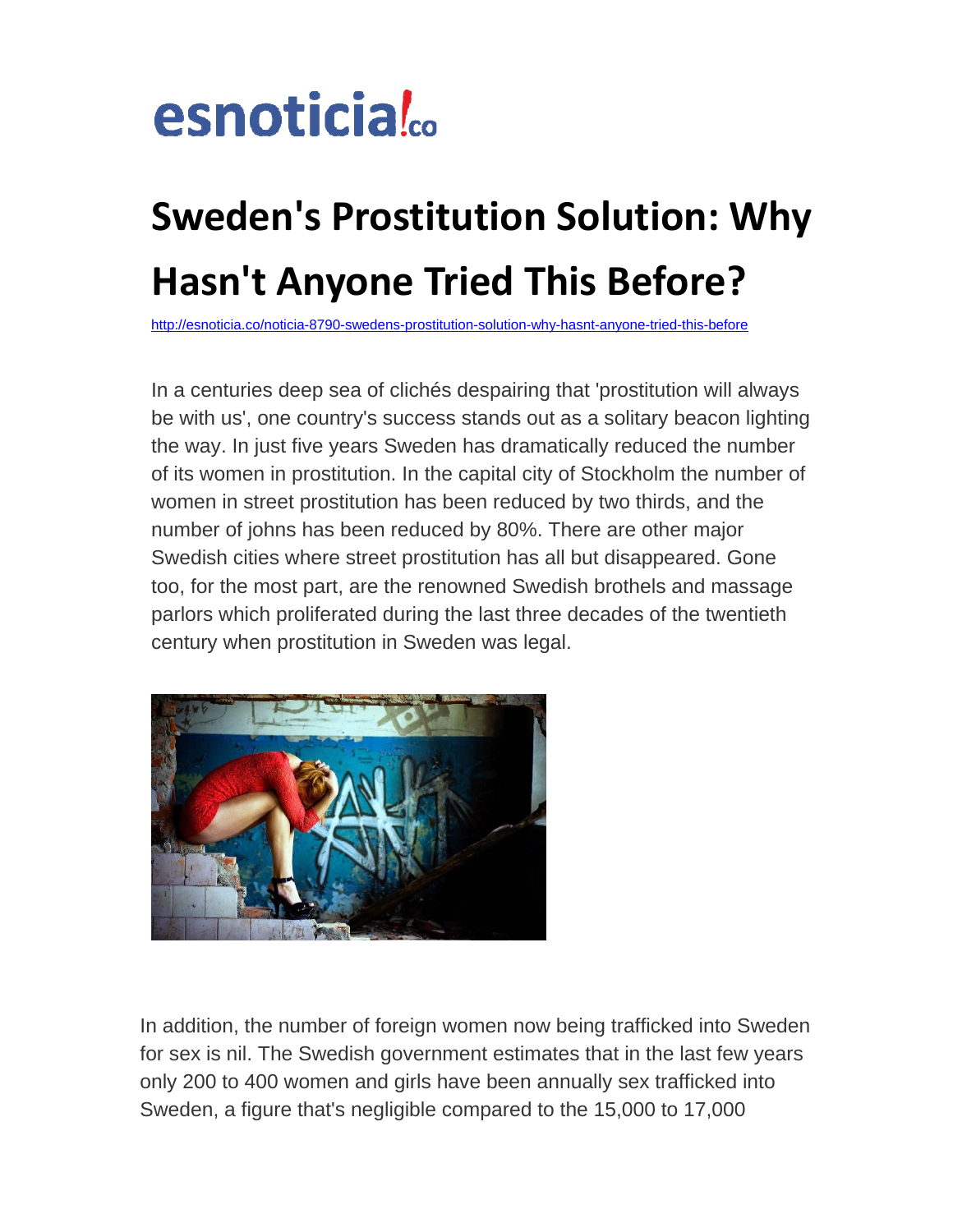females yearly sex trafficked into neighboring Finland. No other country, nor any other social experiment, has come anywhere near Sweden's promising results.

By what complex formula has Sweden managed this feat? Amazingly, Sweden's strategy isn't complex at all. It's tenets, in fact, seem so simple and so firmly anchored in common sense as to immediately spark the question, "Why hasn't anyone tried this before?"

Sweden's Groundbreaking 1999 Legislation

In 1999, after years of research and study, Sweden passed legislation that a) criminalizes the buying of sex, and b) decriminalizes the selling of sex. The novel rationale behind this legislation is clearly stated in the government's literature on the law:

"In Sweden prostitution is regarded as an aspect of male violence against women and children. It is officially acknowledged as a form of exploitation of women and children and constitutes a significant social problem... gender equality will remain unattainable so long as men buy, sell and exploit women and children by prostituting them."

In addition to the two pronged legal strategy, a third and essential element of Sweden's prostitution legislation provides for ample and comprehensive social service funds aimed at helping any prostitute who wants to get out, and additional funds to educate the public. As such, Sweden's unique strategy treats prostitution as a form of violence against women in which the men who exploit by buying sex are criminalized, the mostly female prostitutes are treated as victims who need help, and the public is educated in order to counteract the historical male bias that has long stultified thinking on prostitution. To securely anchor their view in firm legal ground, Sweden's prostitution legislation was passed as part and parcel of the country's 1999 omnibus violence against women legislation.

An Early Obstacle in the Path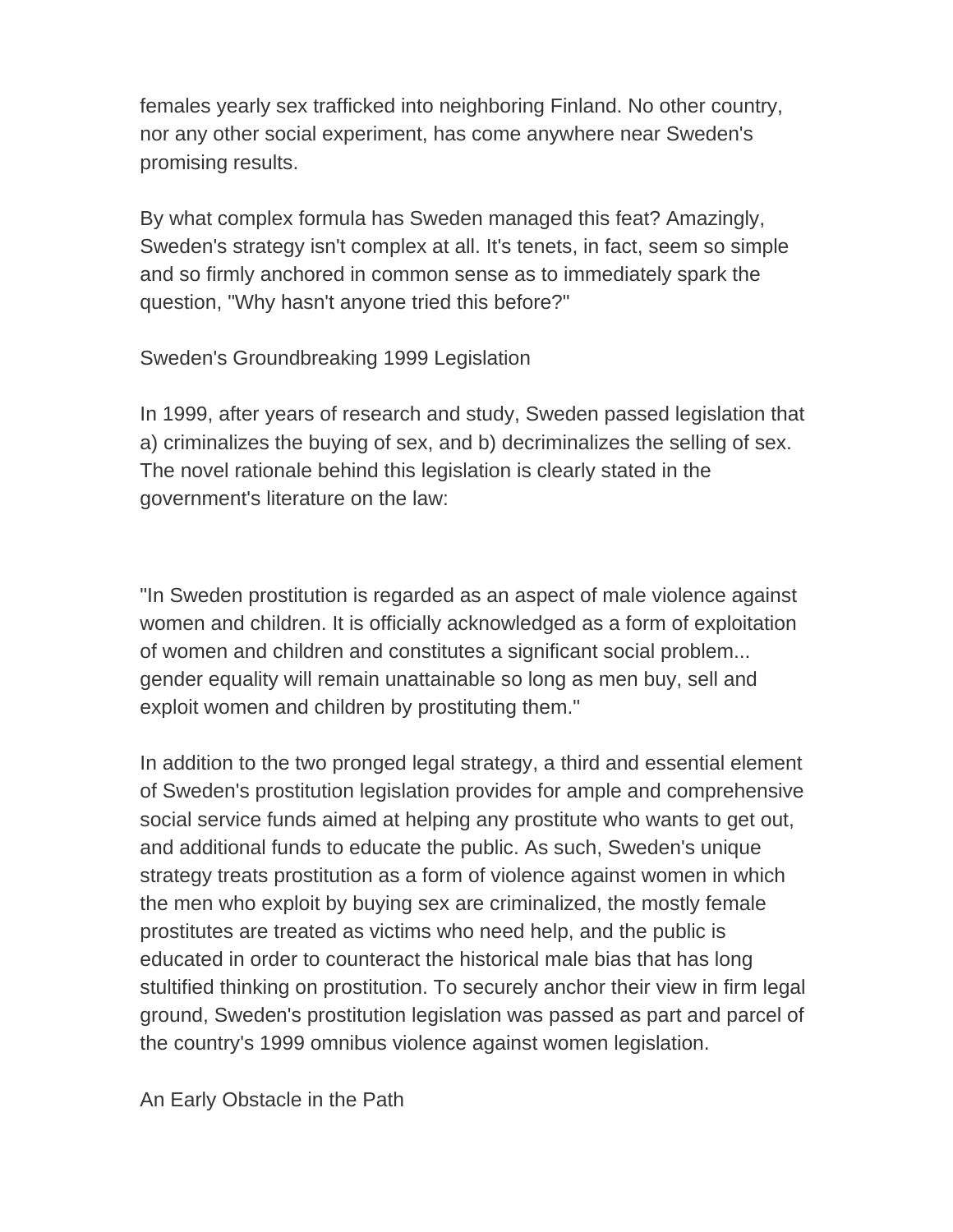Interestingly, despite the country's extensive planning prior to passing the legislation, the first couple years into this novel project nothing much happened at all. Police made very few arrests of johns and prostitution in Sweden, which had previously been legalized, went on pretty much as it had gone on before. Naysayers the world over responded to the much publicized failure with raucous heckling, "See? Prostitution always has been, and it always will be."

But eminently secure in the thinking behind their plan, the Swedes paid no heed. They quickly identified, then solved the problem. The hang-up, the place where their best efforts had snagged, was that law enforcement wasn't doing it's part. The police themselves, it was determined, needed indepth training and orientation to what the Swedish public and legislature already understood profoundly. Prostitution is a form of male violence against women. The exploiter/buyers need to be punished, and the victim/prostitutes need to be helped. The Swedish government put up extensive funds and the country's police and prosecutors, from the top ranks down to the officer on the beat, were given intensive training and a clear message that the country meant business. It was then that the country quickly began to see the unequaled results.

Today, not only do the Swedish people continue to overwhelming support their country's approach to prostitution (80% of people in favor according to national opinion polls), but the country's police and prosecutors have also come around to be among the legislation's staunchest supporters. Sweden's law enforcement has found that the prostitution legislation benefits them in dealing with all sex crimes, particularly in enabling them to virtually wipe out the organized crime element that plagues other countries where prostitution has been legalized or regulated.

The Failure of Legalization and/or Regulation Strategies

This Swedish experiment is the single, solitary example in a significant sized population of a prostitution policy that works. In 2003, the Scottish government in looking to revamp its own approach to prostitution enlisted the University of London to do a comprehensive analysis of outcomes of prostitution policies in other countries. In addition to reviewing Sweden's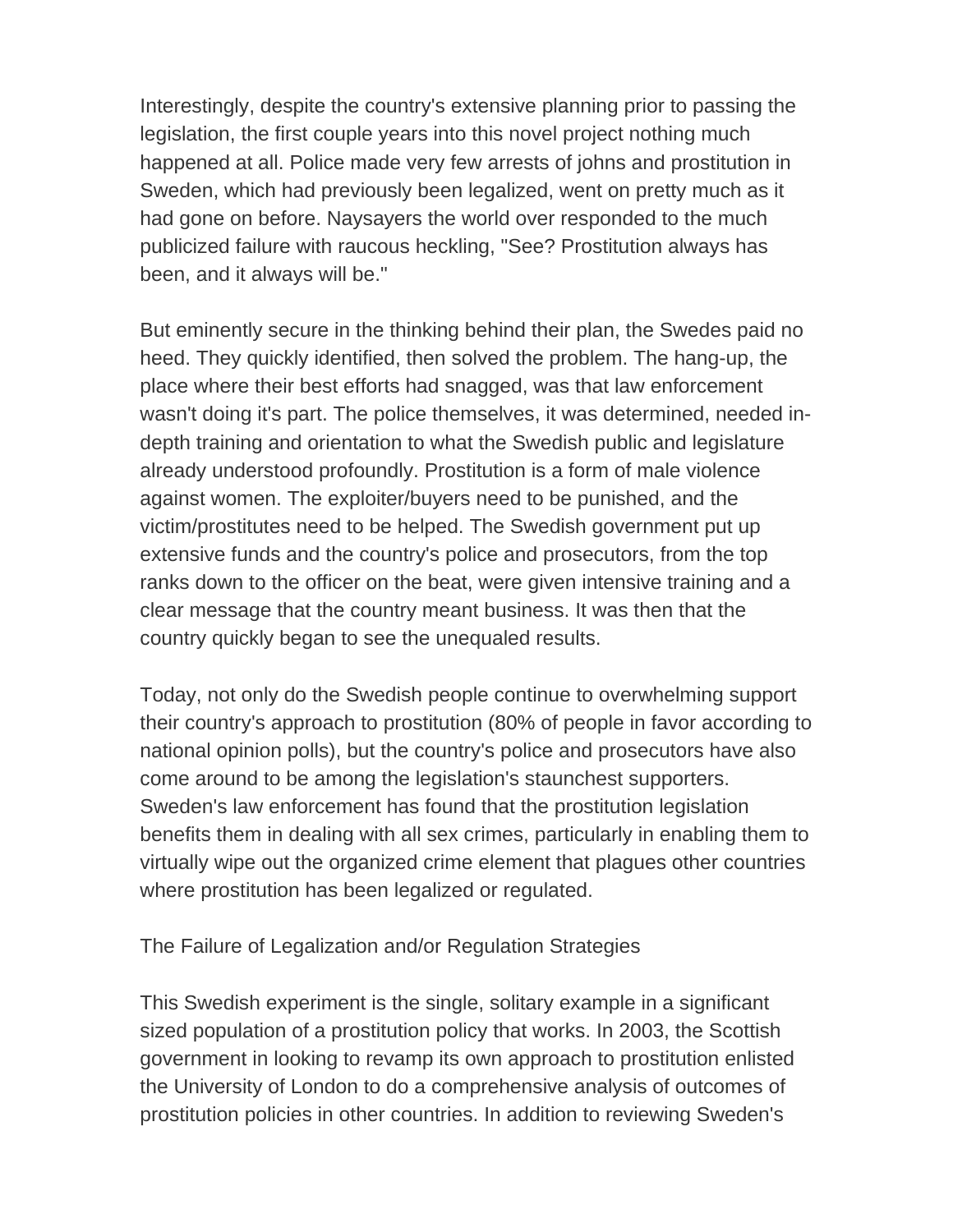program, the researchers chose Australia, Ireland, and the Netherlands to represent various strategies of legalizing and/or regulating prostitution. The researchers did not review the situation where prostitution is criminalized across the board as it is in the US. The outcome of that approach is already well known. The failures and futility of the revolving door of arresting and rearresting prostitutes is all too familiar the world over.

But the outcomes, as revealed in the Univ. of London study, in the states under review that had legalized or regulated prostitution were found to be just as discouraging or even more discouraging than the traditional all round criminalization. In each case the results were dramatic in the negative.

Legalization and/or regulation of prostitution, according to the study, led to:

A dramatic increase in all facets of the sex industry,

A dramatic increase in the involvement of organized crime in the sex industry,

A dramatic increase in child prostitution,

An explosion in the number of foreign women and girls trafficked into the region, and

Indications of an increase in violence against women.

In the state of Victoria, Australia, where a system of legalized, regulated brothels was established, there was such an explosion in the number of brothels that it immediately overwhelmed the system's ability to regulate them, and just as quickly these brothels became a mire of organized crime, corruption, and related crimes. In addition, surveys of the prostitutes working under systems of legalization and regulation find that the prostitutes themselves continue to feel coerced, forced, and unsafe in the business.

A survey of legal prostitutes under the showcase Netherlands legalization policy finds that 79% say they want to get out of the sex business. And though each of the legalization/regulation programs promised help for prostitutes who want to leave prostitution, that help never materialized to any meaningful degree. In contrast, in Sweden the government followed through with ample social services funds to help those prostitutes who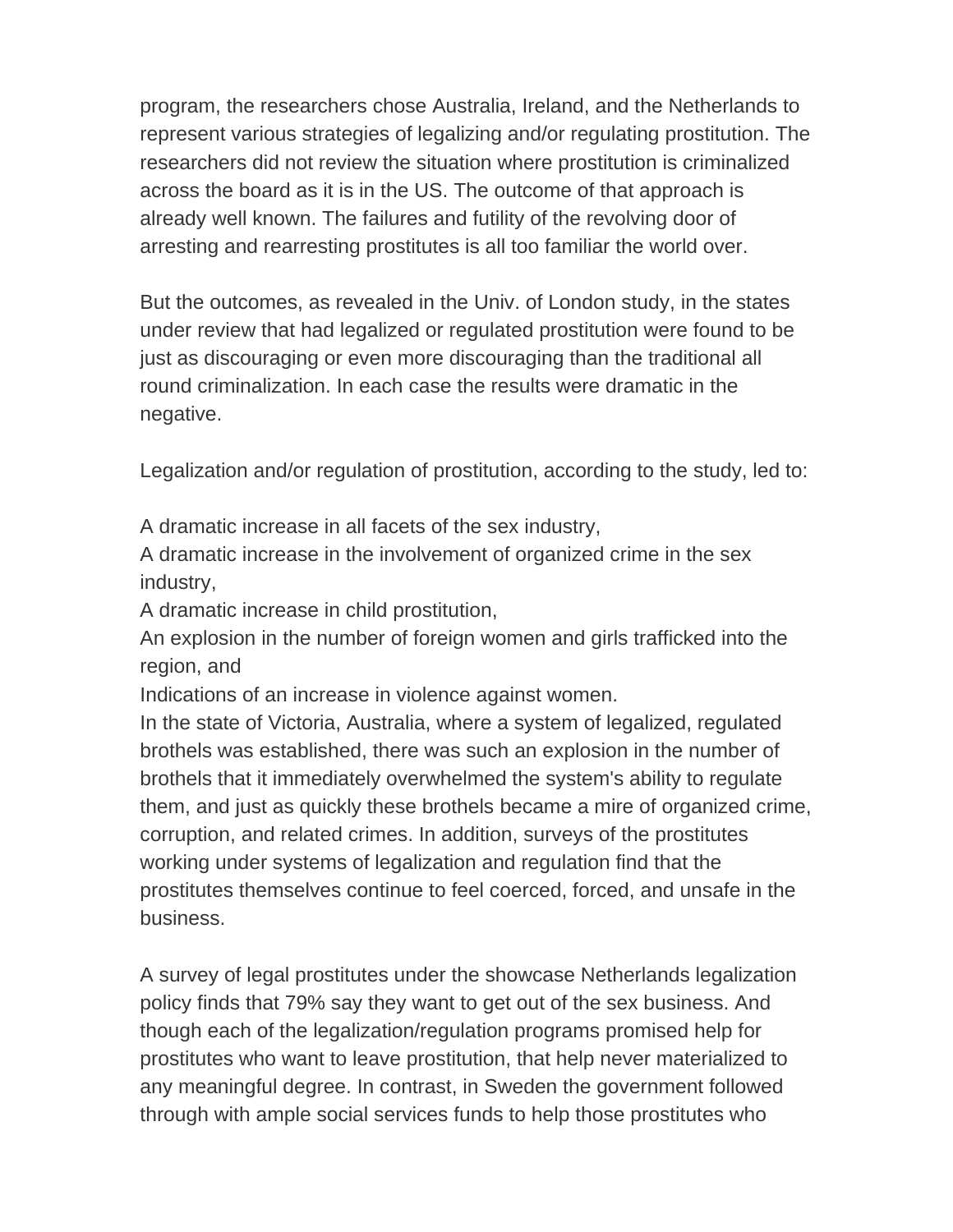wanted to get out. 60% of the prostitutes in Sweden took advantage of the well funded programs and succeeded in exiting prostitution.<sup>\*</sup>

\* The full Scottish government report on prostitution policies can be seen at www.scottish.parliament.uk So Why Hasn't Anyone Tried This Before?

Why, then, with Sweden's success so clearly lighting the way, aren't others quickly adopting the plan? Well, some are. Both Finland and Norway are on the verge of making the move. And if Scotland takes the advise of its own study, it will go in that direction too. But, the answer to the question of why other countries aren't jumping to adopt Sweden's plan is probably the same as the answer to the question of why governments haven't tried Sweden's solution before.

In order to see prostitutes as victims of male coercion and violence it requires that a government first switch from seeing prostitution from the male point of view to the female point of view. And most, if not virtually all, countries of the world still see prostitution and every other issue from a predominantly male point of view.

Sweden, in contrast, has led the way in promoting equality for women for a very long time. In 1965, for example, Sweden criminalized rape in marriage. Even by the 1980's there were states in the United States that still hadn't made that fundamental recognition of women's rights to control her own body. The Swedish government also stands out in having the highest proportion of women at all levels of government. In 1999, when Sweden passed its groundbreaking prostitution legislation, the Swedish Parliament was composed of nearly 50% women.

Sweden's prostitution policy was first designed and lobbied for by Sweden's organization of women's shelters and was then fostered and fought for by a bipartisan effort of Sweden's uniquely powerful and numerous female parliamentarians. Nor has Sweden stopped there. In 2002, Sweden passed additional legislation bolstering the original prostitution legislation. The 2002 Act Prohibiting Human Trafficking for the Purpose of Sexual Exploitation closed some of the loopholes in the earlier